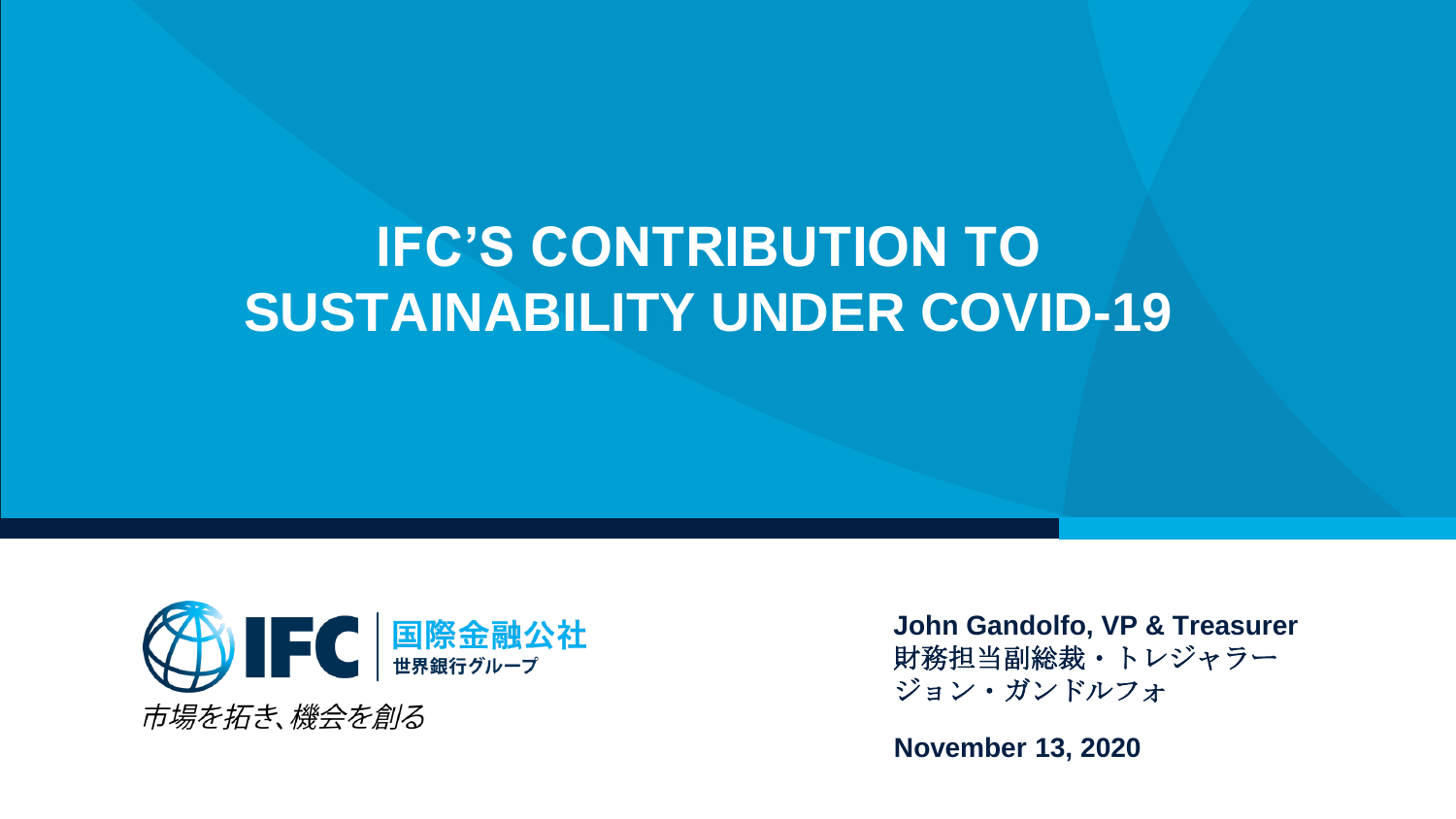# IFC's Business and Funding Program

#### **IFC's Business**

- IFC—a member of the World Bank Group—is the largest global development institution focused on the private sector in emerging markets.
- Working in more than 100 countries, IFC uses its capital, expertise, and influence to create markets and opportunities in developing countries.
- IFC's principal business is providing loans and equity investments to companies and financial institutions, delivering advisory services and mobilizing third party capital to invest alongside IFC.

#### **IFC's Funding Program**

- IFC's funding program is subject to lending needs and has grown steadily over the last 10+ years
- IFC offers a broad range of bond products, ranging from public issuances in G10 currencies to structured MTNs in various markets
- In FY20, **217** trades were issued in **29** currencies





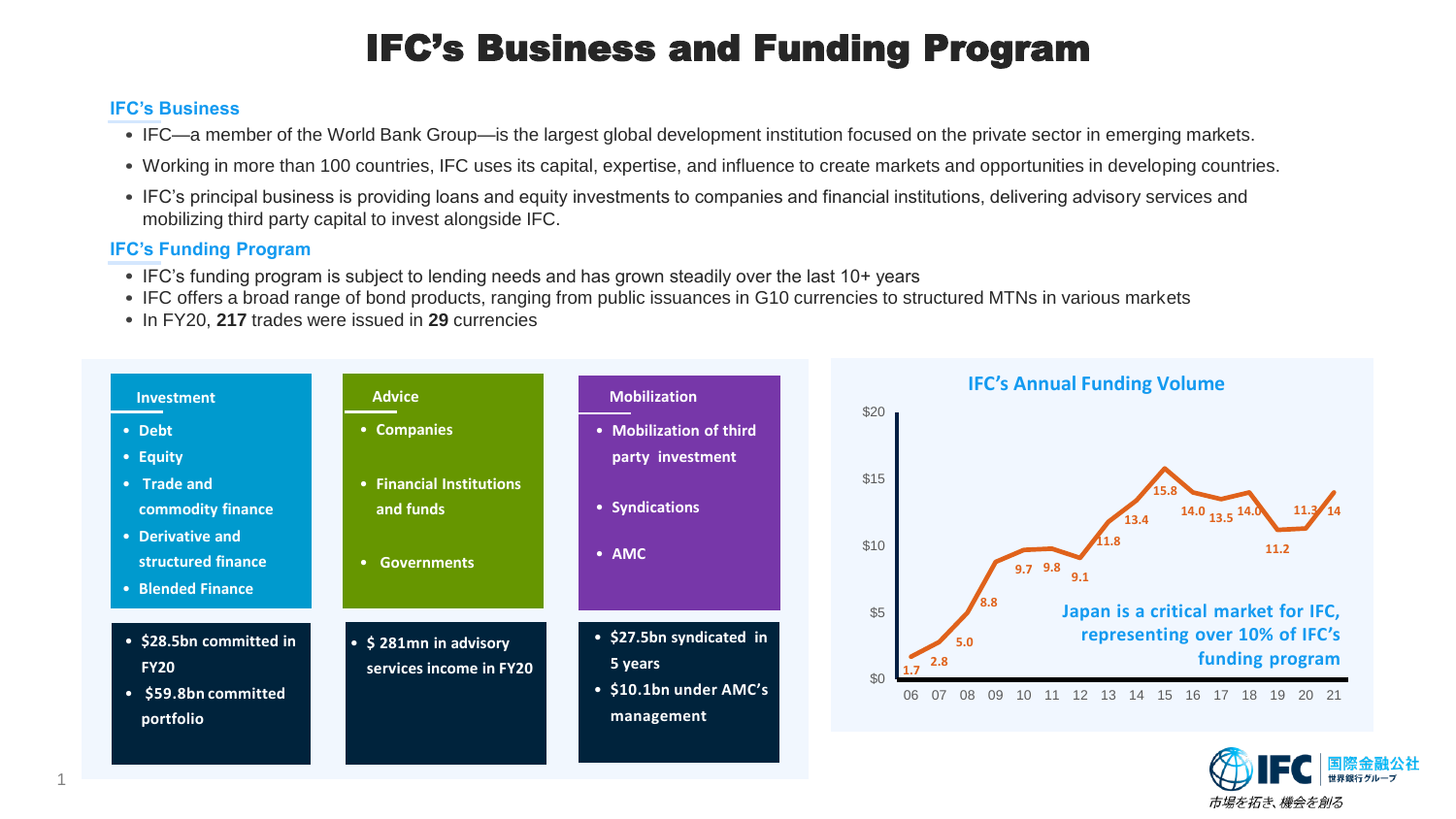# Sustainable Bond Programs: Green and Social

IFC IS A SUSTAINABLE BONDS ISSUER WITH TWO FOCUSED THEMATIC BOND PROGRAMS FULLY ALIGNED WITH THE GREEN AND SOCIAL BOND PRINCIPLES





Program established: 2017 FY20 Highlights: **11** Social Bonds totaling **\$1.6bn** in **4** currencies

**Examples of Social Bond Eligible Projects:** 

 $\begin{array}{c}\n10 \text{ years} \\
\leftarrow \\
\leftarrow \\
\downarrow\n\end{array}$ 

#### **Mali Agribusiness**

- Produce shea butter
- 麻神神 • Increase the incomes of the individual ේ women nut collectors

#### **Brazil Health**

• Help expand access to high quality and 3 GOOD HEALTH affordable –∿⁄∙ pharmaceutical products

#### **Haiti Food and Beverage**

- Increase access to safe drinking water in rural areas
	-

 $\overline{\mathbf{q}}$ 



![](_page_2_Figure_15.jpeg)

![](_page_2_Picture_16.jpeg)

2